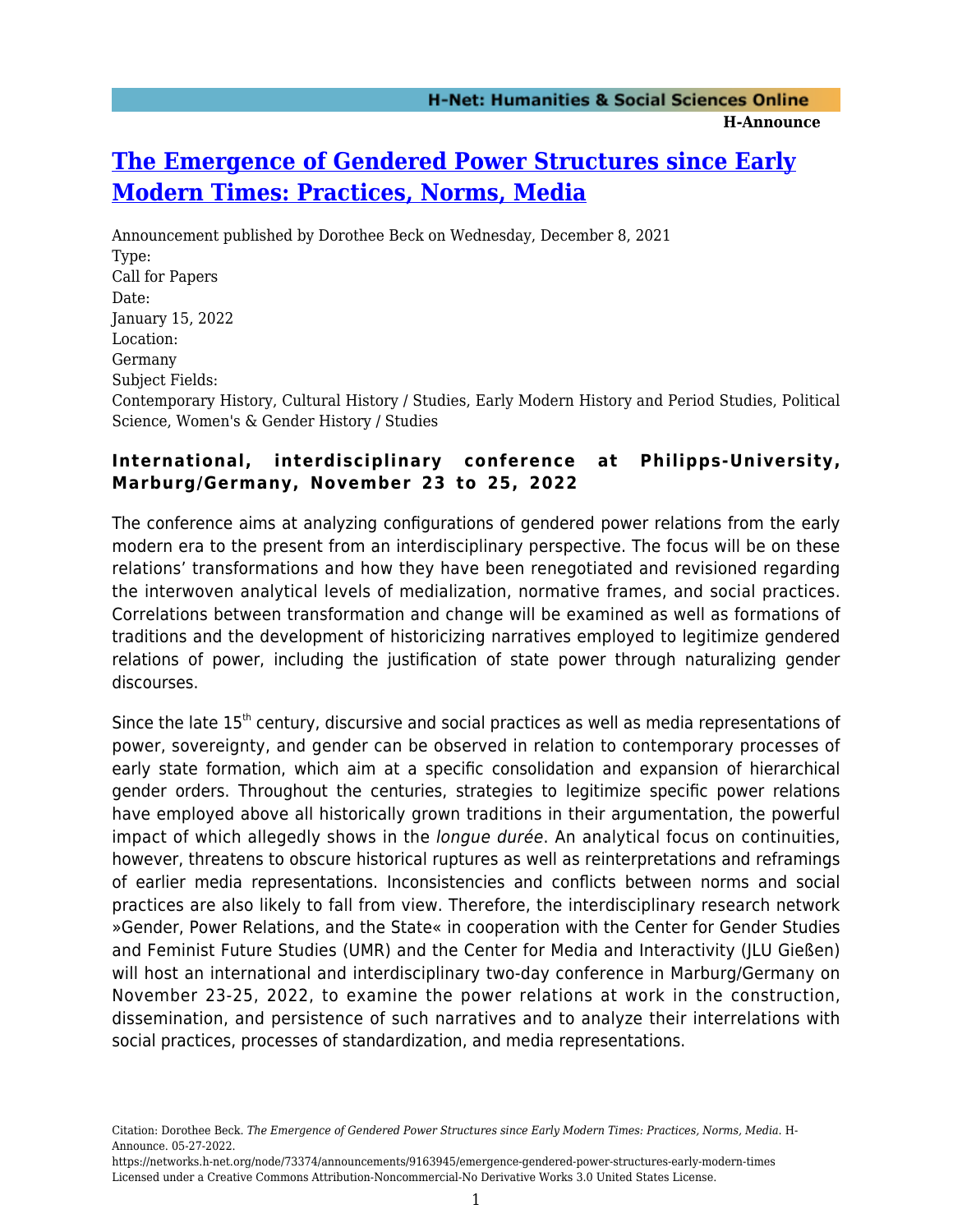## **H-Net: Humanities & Social Sciences Online H-Announce**

Titled »The Emergence of Gendered Power Structures since Early Modern Times: Practices, Norms, Media«, the conference aims to study the interdependent web of tensions between gender, power relations, and the state across centuries. Transformations, renegotiations, and revisionings in specific configurations of gendered power will be brought into focus. The intersection of institutionalizations of state power with naturalizing gender discourses specific to the respective epochs will be problematized from the angles of manifold disciplinary approaches to gender studies. In doing so, a progress- and modernization-oriented master narrative of increasing gender equality will be confronted with the limitations and closures of a scope of opportunities and possibilities to women through processes of formalization and legalization in the course of state formation until the twenty-first century. Such an interdisciplinary and transepochal merging and further developing of existing analytical approaches and perspectives has not yet been attempted. The organizers assume that such an interdisciplinary and historically profound synopsis along the analytical levels of social practices, normative frames, and medializations will bring to light distinct continuities, either in the form of an 'invention of tradition' (Hobsbawm 2019) which facilitates the legitimization of (transformed) social practices, or in the form of constructions of continuities on the level of media representations of gendered power relations.

On November 23, 2022, the conference opens with an evening lecture by the Alice H. Cook Professor of Sociology and member of the Gender and Women's Studies Department, Myra Marx Ferree (University of Wisconsin/Madison). On November 24 and 25, three sessions of three panels each are scheduled to respectively highlight the leading categories of gender, power relations, and state. Each session will open with one keynote. Helen Watanabe O'Kelly (Oxford), Claudia Ulbrich (FU Berlin), and Birgit Sauer (Vienna) have already confirmed their participation.

We invite proposals from various disciplines from the humanities and social sciences for 20 minute papers, which look at the intersections of social practices, normative frames, and medializations at work in the formation of gendered power structures and their embeddedness in historically specific dynamics and constellations, with a particular view on Europe and North America. Papers may focus on one of the periods set above (e.g., the early modern era or the nineteenth to the twenty-first centuries) or adopt a transepochal approach. Intersectional, transcultural, and postcolonial perspectives are particularly welcome. Proposals might deal with but are not limited to the following questions:

- How are gender, power, and/or state conceptualized in historically specific constellations? And how do contemporary theoretical approaches relate to these conceptions?
- How are gendered power relations represented in literature and art?
- Can tensions and discrepancies (e.g., in the case of female rulers) be observed between self-fashioning and ascriptions based on time-specific conceptions of gender?
- How do social and political changes emerge from the interplays of social practices,